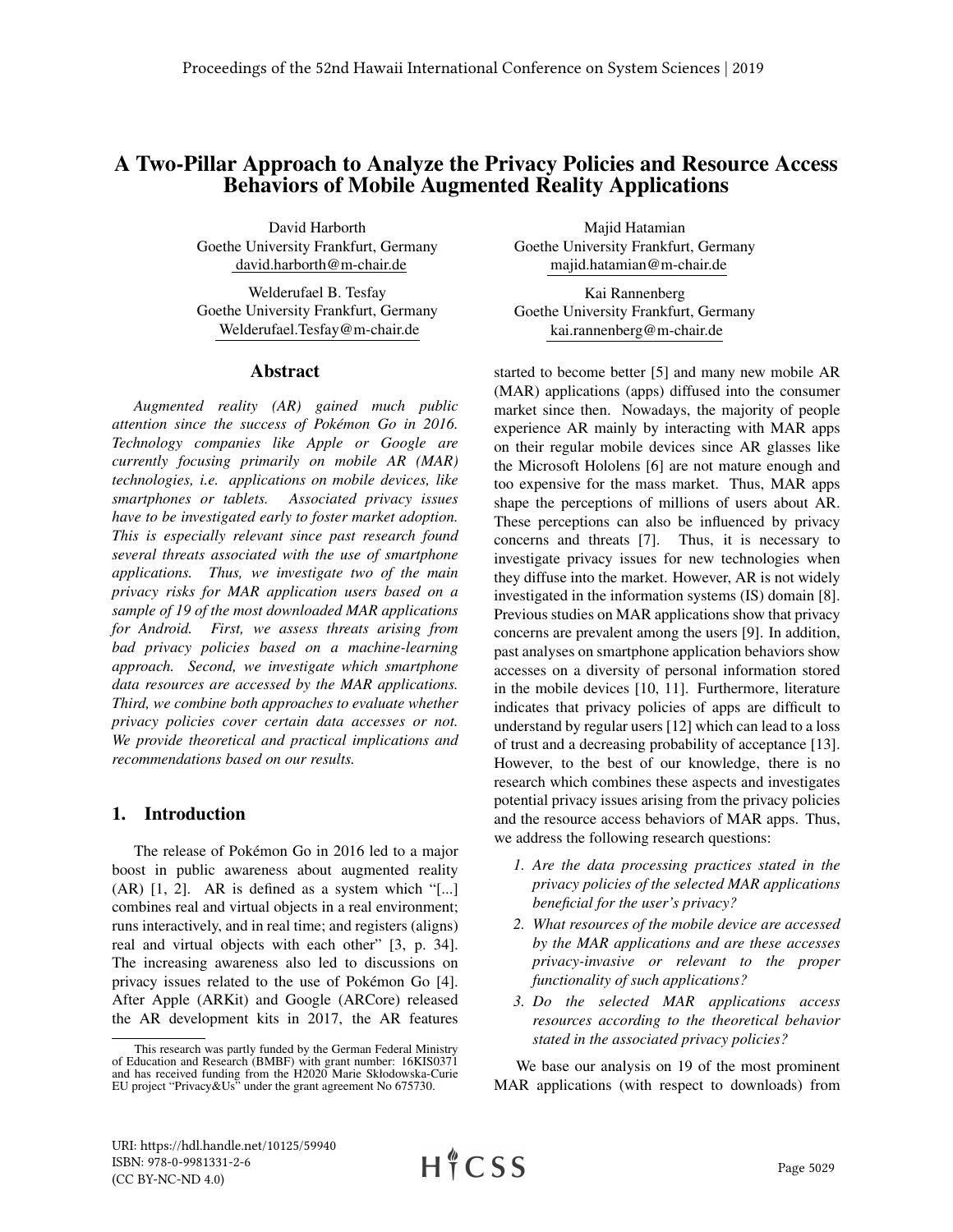the Google Play Store. We analyze the privacy policies with a machine-learning based tool according to eleven aspects of the European General Data Protection Regulation (GPDR). The resource accesses of the MAR apps are assessed by installing a monitoring app on an Android smartphone. In a final step, we synthesize the results by comparing the resource accesses with the statements of the privacy policies.

The remainder of the paper is structured as follows. Related work is presented in Section 2. The methodology is described in Section 3 and the results are presented in Section 4. We conclude by discussing the results and implications of our work in Section 5.

# 2. Related Work

The related work section is structured in three parts. First, we present the related work on the intersection of AR, especially MAR, and privacy. Since we use two different methods to assess possible privacy issues of MAR applications, we summarize current research on privacy policies and the investigated privacy issues as well as related research on the analysis of the privacy behavior of smartphone apps.

## 2.1. Privacy in (mobile) augmented reality

Since AR and privacy are investigated in different disciplines, we searched for articles about privacy issues in MAR in the IS domain, in the specific domain dealing with mixed and augmented reality and in the human-computer interaction (HCI) domain.

Research on privacy is a widely investigated topic in the IS domain [14]. However, privacy topics associated with AR technologies are not investigated in the IS domain up to now [8]. There are several articles on technology acceptance of AR technologies (e.g. [15, 16]) and brief essays on possible privacy issues related to AR (e.g. [17, 18]). However, to the best of our knowledge, there is no empirical research in the IS domain aiming at the intersection of AR and privacy.

Dey et al. [19, 20] conduct a literature review on past user studies on AR. Their results show an increase in user-focused studies (e.g. [21, 22]). However, to the best of our knowledge, there are also no specific articles dealing with privacy issues of AR technologies.

The search in the HCI discipline shows that there is research which considers privacy aspects. For example, Koelle et al. [23] find, that the use of data glasses can be perceived as privacy-invasive. This especially holds for possible bystanders around the user of the AR technology. Similar results are found by Denning et al. [24], whereas the authors only focus on bystanders around AR devices. Both studies investigate data

glasses as a type of AR technology. In summary, it can be seen that there is a gap with respect to privacy and AR technologies. This is especially true for MAR technologies since these are less investigated in the literature. The practical importance of privacy research on MAR apps is given due to the relatively large diffusion into the mass market compared to other AR technology types. This is underpinned by the current efforts of large technology companies like Apple or Google to establish the best AR features in their operating systems and associated mobile devices [5].

# 2.2. Privacy Policy Analyses

Costante et al. [25] proposed a method for evaluating the completeness of privacy policies, using Natural Language Processing (NLP) and Machine Learning (ML) techniques, where a privacy policy is said to be *complete* if it contains descriptions which should be explained in privacy policies, such as how to deal with cookies. Similarly, Guntamukkala et al. [26] proposed a method for evaluating the completeness of privacy policies mainly following a new evaluation criteria called goal-based approach. Terms of Service: Didn't Read (ToS:DR) is a community based project which valuates privacy policies by crowd-sourcing, and also provides an add-on for a browser [27]. Zimmeck et al. [28] use results of ToS:DR to derive privacy aspects and develop Privee, a machine learning and NLP based tool. Kelley et al. [29] and Gluck et al. [30] show that the use of condensed and standardized privacy notices has a positive effect on user's awareness of privacy practices.

# 2.3. Smartphone application behavior analysis

Agarwal et al. [31] introduce the *ProtectMyPrivacy* system for iOS which exposes accesses to sensitive resources by mobile apps. Based on this, users can decide to anonymize private information and share these decisions with others. Thus, a crowdsourced recommendation engine is designed to recommend privacy settings to the users. Enck et al. [32] investigate the privacy of smartphone apps in a different way. Instead of looking at single permissions individually, they suggest to monitor a set of sensitive permissions, e.g. location, gallery, contacts, phone number, etc. In a sample of 311 of the most popular apps downloaded from Google Play, they find five apps that implement dangerous functionalities and therefore should be installed with extreme caution. Followed by this study, Enck et al. [33] aim to better understand the security in smartphone apps by proposing a decompiler which recovers Android apps source code directly from its installation image. They analyze 21 million lines of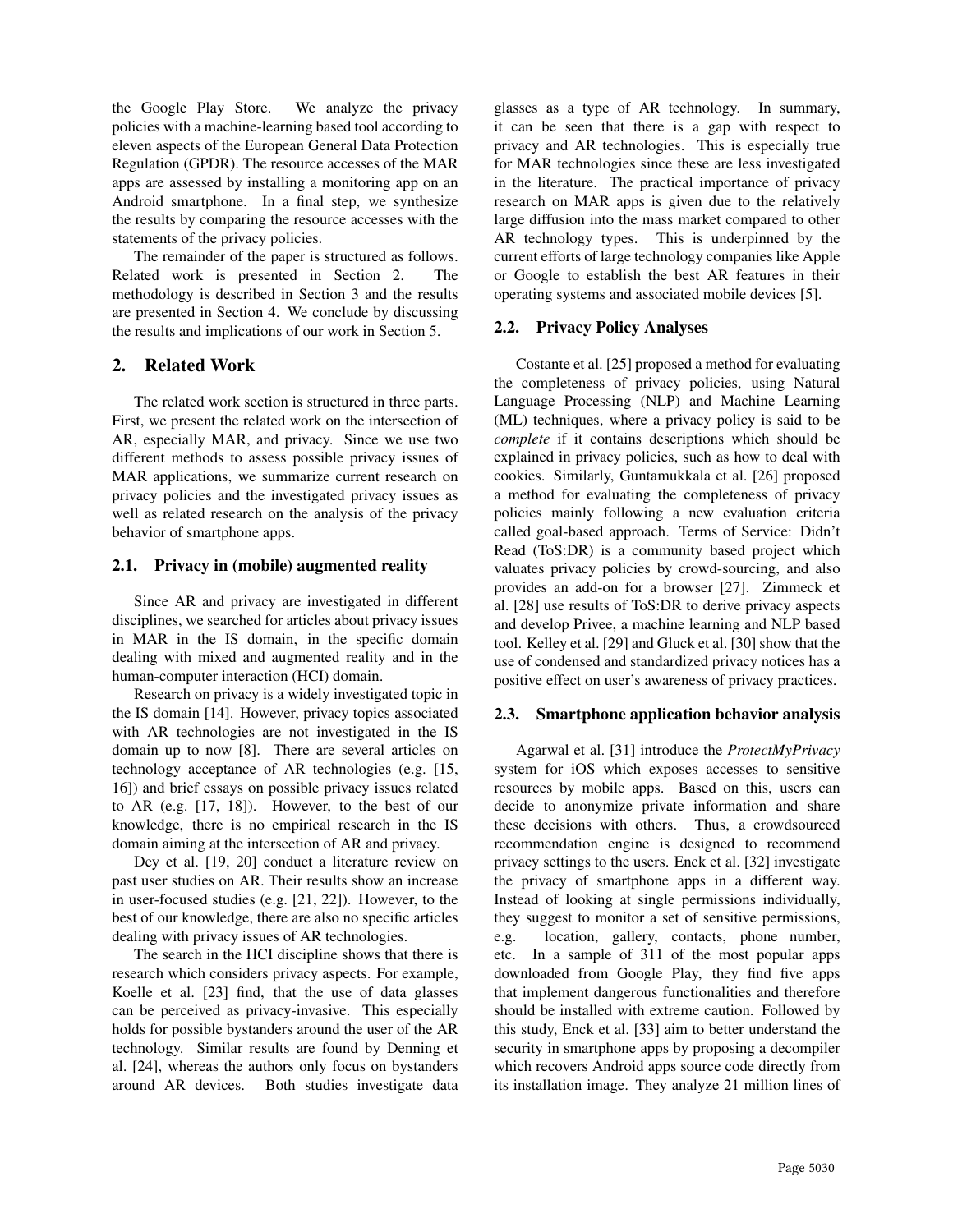recovered code from 1,100 free apps using automated tests and manual inspection and it shows the use/misuse of personal/phone identifiers, and deep penetration of advertising and analytics networks.

*TaintDroid* [34] is a method in which the behavior of 30 popular Android apps is studied. The analyses shows that two-third of the apps show suspicious handling of sensitive data and that 15 of them reported users' location to remote advertising servers. *Styx* [35] is the name of a conceptual model which is based on TaintDroid. Styx is aimed to efficiently communicate the privacy impacts of smartphone apps to its users. Results of a user study indicate that Styx is able to increase user trust into smartphone platforms and also reduce privacy concerns through communicating efficient privacy warnings. Similar to our approach, Kununka et al. [36] compare actual data practices with the privacy policies. They find that there is a potential personal data disclosure to third-parties by app providers which is not stated in the respective privacy policy. However, in contrast to our study, they analyze a relatively small set of the potential data on the smartphone which is disclosed to third parties. The information on the data disclosure to third-parties is taken from another paper by Zang et al. [37] who follow a man-in-the-middle approach to gather the connections between apps and external servers. In contrast, by installing the monitoring tool and the smartphone itself (cf. Section 3.3) we are able to gather more granular information of resource accesses (cf. Table 2).

# 3. Methodology

The methodology is based on two pillars which rest on already developed and tested tools to analyze privacy policies [38, 39] and app resource access behaviors [?]. The contribution of this paper is the synthesis of both approaches and the app to MAR apps. Thus, the methodology has three concrete steps of analyses (cf. Figure 1). First, we analyze the privacy policies for every app in our sample based on a machine-learning approach (Sections 3.2). Since policies only provide a theoretical statement on what apps and the providers do with the user data, we analyze the actual MAR app behavior in a second step (Section 3.3). Finally, we synthesize the results by comparing the app behavior with the statements in the respective privacy policies.

# 3.1. MAR application selection

We analyzed a total of 19 MAR apps (see Table 3 for the details of app names and IDs). We focus on Android MAR apps running only with ARCore from the German Google Play Store. We implemented



Figure 1. Overview of the methodology

the privacy behavior analysis tool for Android devices because of two reasons. First, Android dominates the market share with a share of 85.1% (2017) and the number of available Android apps on the Google Play Store recently was placed at 3.8 million apps [40, 41]. Second, according to recent observations, Android is the most vulnerable operating system in the world with 841 vulnerabilities that enable unauthorized parties to gain access to the sensitive device resources [42]. Accordingly, we were interested to mainly focus on this operating system. The apps were selected based on a current study on the most downloaded MAR apps in the Apple App Store [43]. We had to transfer the results from this study since there is, to the best of our knowledge, no comparable estimation available for Android at the moment. Since we did not want to only focus on free apps, we also included six apps with a single payment pricing scheme. Most of the selected apps (eleven out of 19) are games.

## 3.2. Privacy policy analysis of MAR applications

Privacy policies serve as the binding contractual agreements between users and service providers [44], i.e., MAR app service providers in our specific scenario. Privacy policies are also the defacto transparency boards where MAR app service providers communicate their data processing practices to their users. However, numerous studies show that users rarely read these documents owing to their natural technicality and excessive length that makes them difficult to be comprehended by ordinary users [12, 45, 46]. To address this pertinent challenge, we proposed an automatic machine learning based tool, PrivacyGuide, in our previous works [38, 39]. The objective of PrivacyGuide is to summarize lengthy privacy policy documents and present them in condensed and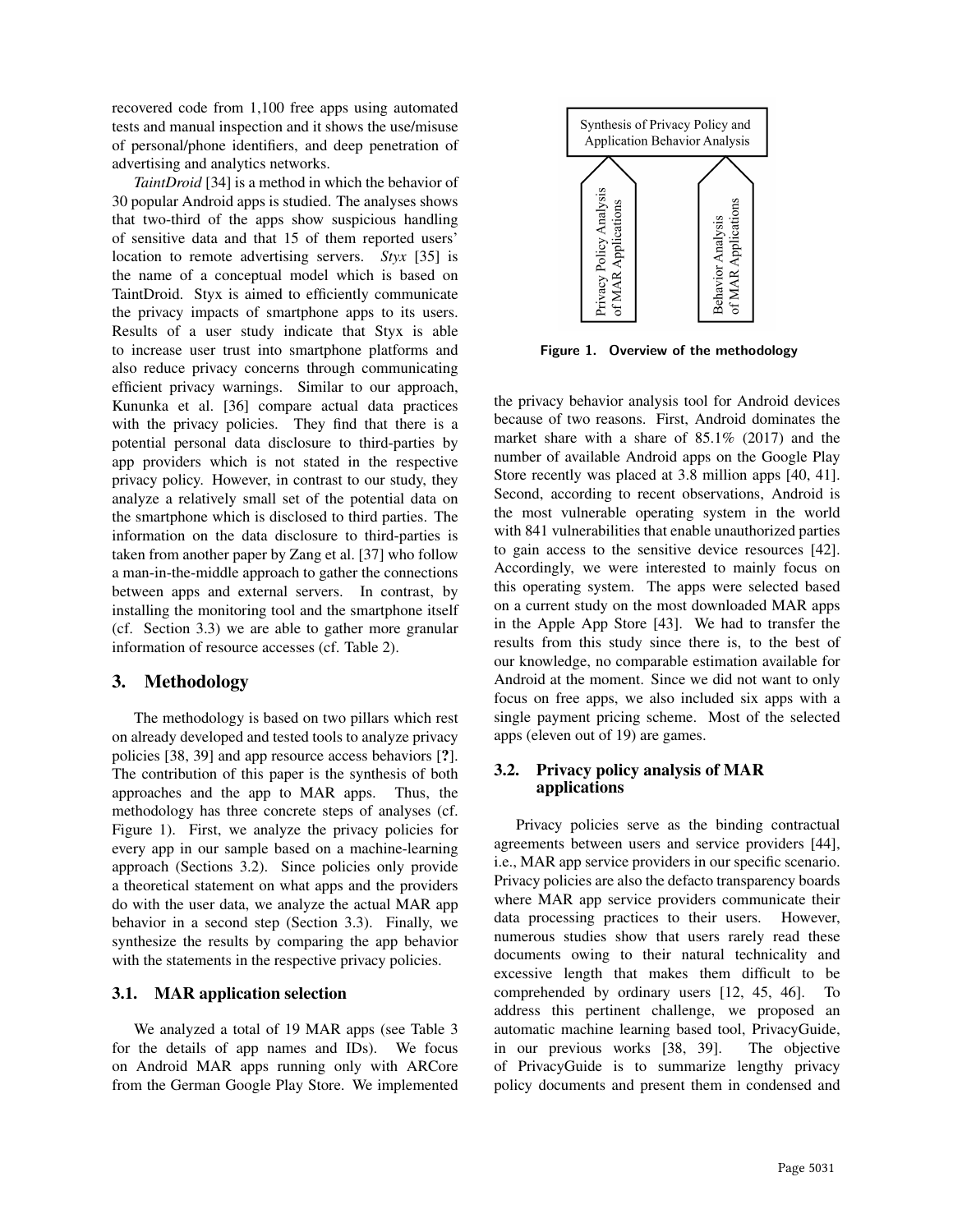easy to understand notes. We refer the reader to these two papers for in depth insights about the the tool. PrivacyGuide considers eleven aspects for the privacy policy analysis which are defined taking the European Union (EU) General Data Protection Regulation (GDPR) into account. These aspects include data collection, security, control, aggregation, deletion, retention, breach notification, protection of children data, third party sharing, privacy policy changes, and settings. However, despite the fact that the GPDR now clearly mentions the privacy breach notification as responsibility for the service provider, none of the privacy policy we analyzed have any mention about notification plans. In order to draw the attention of users, PrivacyGuide takes a risk based approach to the analysis of the privacy policy documents. It considers a three scale risk analysis where green represents good data processing practices (explicit statements on the collected data types or a collection of a small set of data types), while red shows the opposite (either no information about what is being collected or a collection of a large amount of data), and yellow indicates a scale in between these two. The privacy policies were analyzed before and after the official application date of the GDPR on May 25, 2018. By that, we wanted to assess to what extent the app providers changed their policies for European users. Eight app providers changed their policy for the GDPR. The results for the machine-learning policy analysis improved from a privacy point of view. Due to space limitations, we will only report the detailed results for every MAR app for the time after May 25, 2018 since these are the ones that should still be valid for future comparisons of this work.

## 3.3. Privacy behavior analysis of MAR applications

In order to analyze the privacy behavior of MAR apps, we used a tool called Android Apps Behavior Analyzer (A3), which was developed and tested in an earlier work of the authors [47, 48]. A3 is solely designed and implemented for Android devices. Technically it benefits from two main components, namely log reader and data mining components. The log reader component is responsible to read the logs produced by the users device. This includes all the resource accesses by the installed apps (e.g. access to sensitive resources like CAMERA, READ CONTACTS, LOCATION, etc.). Additionally, the app records timestamps and the total number of resource accesses. The data produced by this component is processed and fed into the data mining component. This component is a rule-based engine that comprises several rules to

identify potential privacy invasive activities by the users installed apps. We installed the A3 tool on a Samsung Galaxy S8+ with the OS Android 7.0. At the time of our experiment, ARCore version 1.2 was not yet published. Thus, the results only hold for the previous version.

To analyze the privacy behavior of our selected MAR apps, we conducted the experiment in two phases, while the A3 tool was running in the background the whole time (i.e. it was monitoring the privacy behavior of MAR apps). In the first phase (ranging from May 14 to May 18), we interacted actively with the mobile device and used the MAR apps on a daily basis. We ran the MAR apps once and let them to be executed in the background during the second phase (ranging from May 18 to May 21). Thus, we never interacted with the mobile device during this time.

# 4. Results

In this section, we present the results for the privacy policy and privacy behaviour analysis as well as the synthesis of both analyses.

### 4.1. Results of the privacy policy analysis

The outcomes of the risk-based analysis are shown in Table 4. We analyze the outcomes for each app and aspect and build the sums over the different aspects per app as well as over the different apps per aspect.

The privacy policies of the selected MAR apps indicate that the app providers have bad data processing practices (100 out of 190 outcomes are red). This is especially true for the information about protection of children, third-party sharing, data retention, control of data, privacy settings and account deletion. Furthermore, there are eight apps with more than 5 outcomes that are analyzed as red.

### 4.2. Results of the privacy behavior analysis

In total, seven sensitive resources were accessed by the MAR apps  $(Table 1)^1$ . The results of the analysis for every app and resource are shown in Table 2. Each cell contains the results for the active and passive phase.

There is a significant decrease in the number of resources accesses from the active phase 1 to the passive phase 2. In general, we would assume that the resource accesses decrease to zero during the passive phase since there is no interaction with the apps and the smartphone itself. However, this is not the case in our study. Thus, we marked every privacy deviated behavior or privacy misbehavior of the app in bold face if the app:

<sup>1</sup>https://developer.android.com/guide/topics/permissions/overview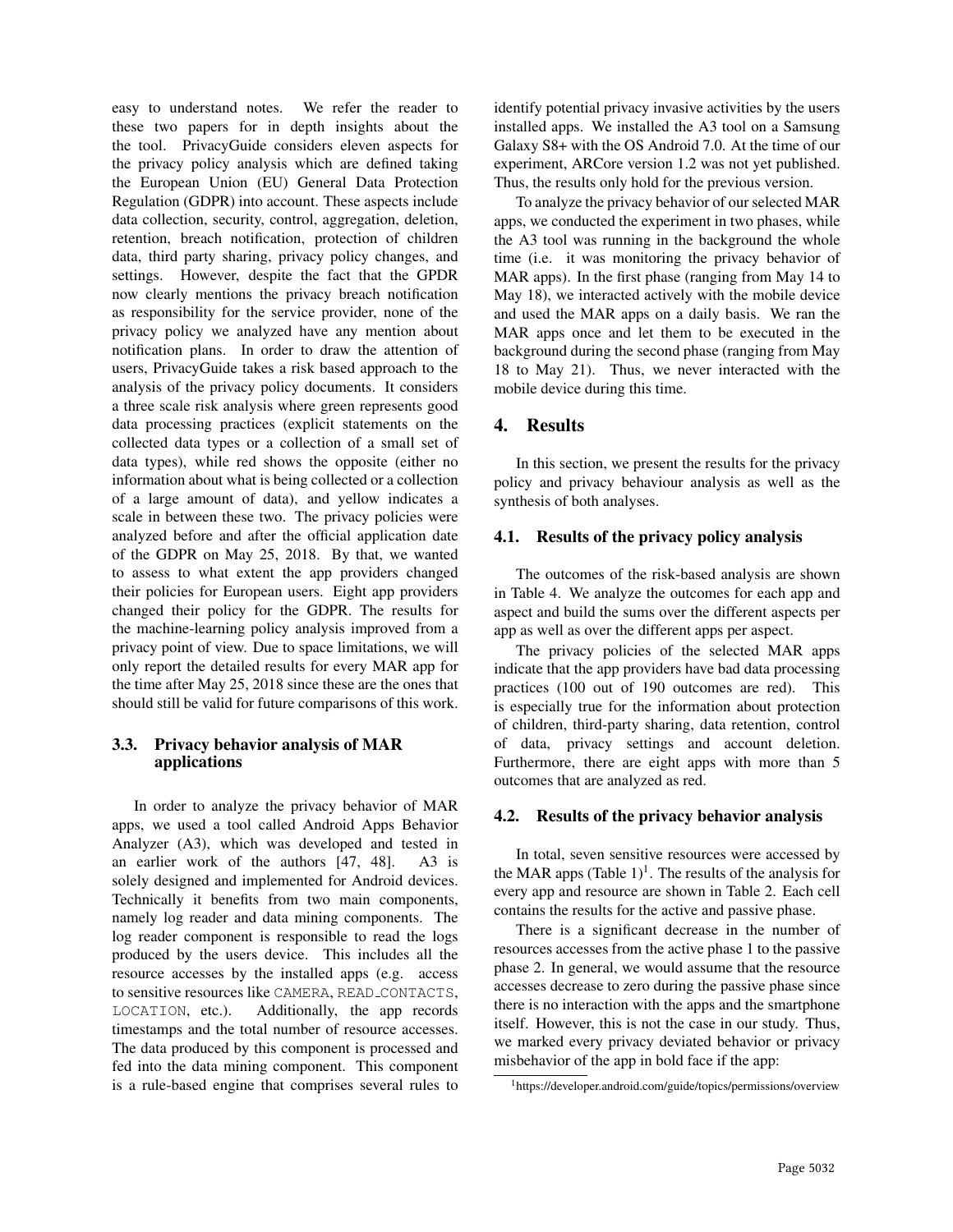| Permission    | Description                      |
|---------------|----------------------------------|
| READ_STORAGE  | Allows an app to read from       |
|               | external storage.                |
| CAMERA        | Required to be able to access    |
|               | <i>the camera device.</i>        |
| BODY_SENSOR   | Allows an app to access data     |
|               | from sensors that the user uses  |
|               | to measure what is happening     |
|               | inside his/her body, such as     |
|               | heart rate.                      |
| READ_CONTACTS | Allows an app to read the user's |
|               | contacts data.                   |
| LOCATION      | Allows an app to<br>access       |
|               | <i>location.</i>                 |
| PHONE_STATE   | Allows an app to access the      |
|               | phone state, including phone     |
|               | number of the device, current    |
|               | cellular network information,    |
|               | the status of any ongoing calls, |
|               | the list of any phone accounts   |
|               | registered on the device and a   |
|               | verification of the user/phone   |
|               | with IMEI information            |
| RECORD_AUDIO  | Allows an app to record audio.   |

Table 1. Identified permissions accessed by examined MAR apps.

- accessed resources besides the storage during the passive phase, or
- accessed resources in the active phase which are not required for the app use.

We define a required resource for the app use as an obvious and ease to understand need of the app to function properly. For example, a location-based app necessarily needs access to the location. Another example in our sample is app 9 (Insight Heart) and one access to the body sensor. Since this MAR app has the feature of synchronizing the user's own heartbeat with the digital heart, we assume that this app accessed the body sensor once during the first start of the app.

According to the definition of privacy misbehavior, we discuss the results in bold face for every resource type. The storage accesses are not surprising during the two phases since the phone was not completely turned off. However, three apps accessed the camera twice in the passive phase (app 4, 6 and 14). These accesses are privacy-invasive, since the user does not know that the app currently accesses the camera. Contacts were accessed by app 13 during the active phase. In general, such accesses to the contacts should not be done by apps. In this case the app is a game (Monster Park AR), where it is not clear why it needs access to the user's contacts.

Thus it is important to assess the privacy policy of the app to assess to what extent this information is needed. As discussed earlier, accesses to the location must not be a problem for the user's privacy in general. However, app 11 accesses the location 21 times in the active phase and 4 times in the passive phase. This is problematic from a privacy point of view in both phases since the app is not a location-based and, therefore, does not need the location information to function.

The phone state is an interesting data resource since the respective information is highly privacy sensitive. This permission enables an invasive party to gain access to sensitive resources such as phone number, cellular network information, outgoing call information, etc. Most of the accesses to this resource happened mainly during the active phase (except for app 1 which also accessed this resource twice in the passive phase). The only relevant reason to access this permission is to stop the app when there is an ongoing call, however, we did not use any SIM card on the device, therefore, there is no obvious reason of such resource access. Thus, several MAR apps behave not privacy-friendly in this resource category. The last resource which was accessed by two apps is the recording of audio data. We did not see any feature needing access to the microphone when we interacted with both apps. Thus, these accesses can be seen as not privacy-friendly.

In summary, eleven apps misbehaved with respect to the user's privacy (gray rows). In a next step, we assess whether the accesses marked as not privacy-friendly in this section are stated in the associated privacy policies.

### 4.3. Synthesis of the analyses

The privacy policy of the first app states that the phone number *may* be collected. This corresponds to the identified accesses of the phone state. However, there is no information provided on why this data is needed other than *"Personal information identifies you and may be used to contact you online or offline"*. Since an access to the phone state makes it possible to collect all the information defined in Table 1, it is necessary to specifically state which types of information are gathered and how they are used. This result is in line with the machine-learning based policy analysis in Table 4. The data collection practices are yellow, indicating that the policy contains ambiguous or unclear statements about the collected data. The same holds for the second app, whereas there were less accesses to the phone state in the active phase and no access in the passive phase. The privacy policy is also mentioning the phone number as a type of collected data.

The behavior of app 6 accessing the camera twice in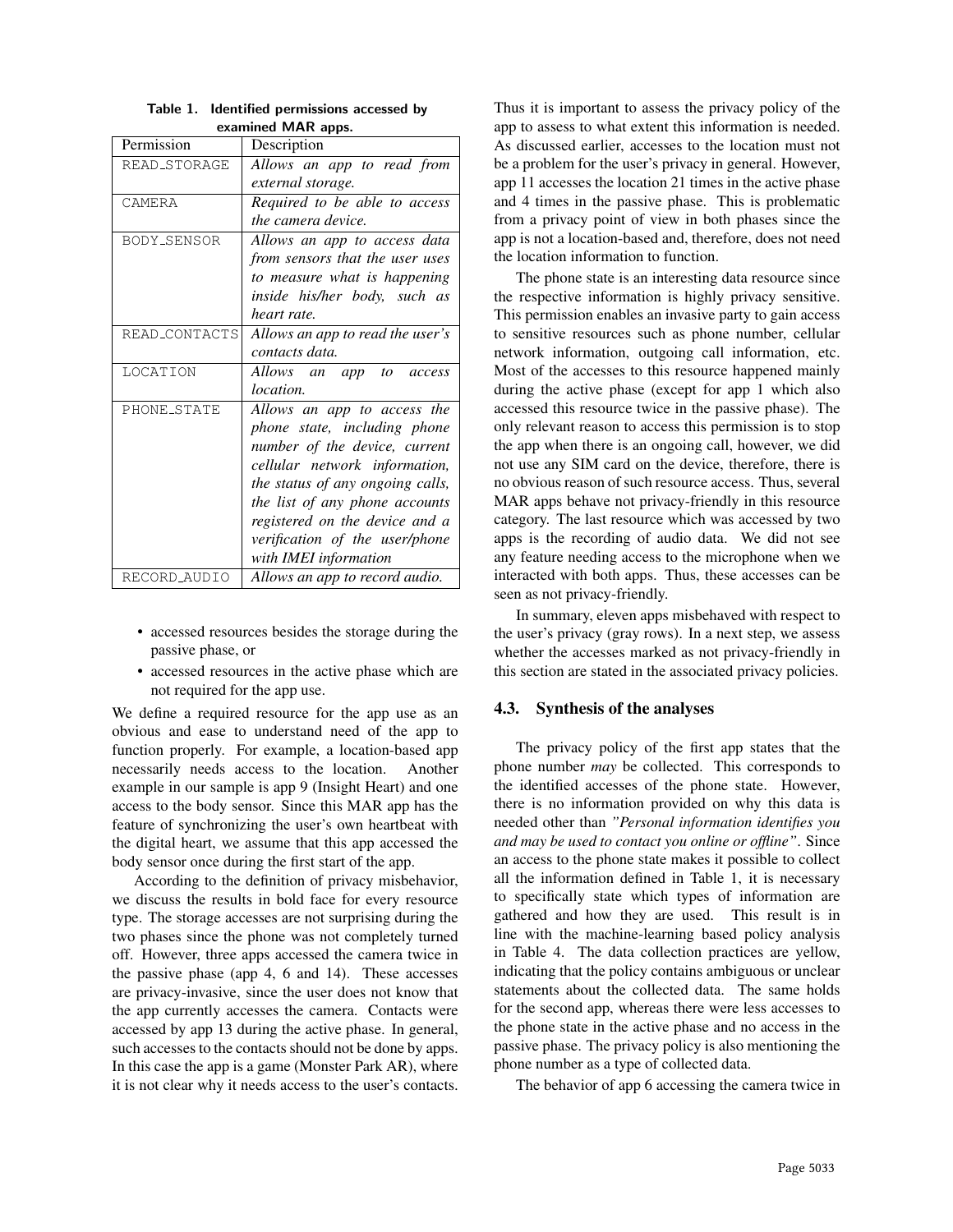|                | <b>Resource Accesses Phase 1 – Phase 2</b> |          |         |          |          |          |                     |  |  |  |
|----------------|--------------------------------------------|----------|---------|----------|----------|----------|---------------------|--|--|--|
| App #          | READ_                                      | CAMERA   | BODY_   | READ_    | LOCATION |          | RECORD <sub>-</sub> |  |  |  |
|                | STORAGE                                    |          | SENSOR  | CONTACTS |          | STATE    | AUDIO               |  |  |  |
| $\mathbf{1}$   | $17 - 2$                                   | $18 - 0$ | $0 - 0$ | $0 - 0$  | $0 - 0$  | $12 - 2$ | $0 - 0$             |  |  |  |
| 2              | $18 - 6$                                   | $10 - 0$ | $0 - 0$ | $0 - 0$  | $0 - 0$  | $2 - 0$  | $0 - 0$             |  |  |  |
| 3              | $14 - 4$                                   | $10 - 0$ | $0 - 0$ | $0 - 0$  | $0 - 0$  | $0 - 0$  | $0 - 0$             |  |  |  |
| $\overline{4}$ | $10 - 1$                                   | $10 - 2$ | $0 - 0$ | $0 - 0$  | $0 - 0$  | $3 - 0$  | $0 - 0$             |  |  |  |
| 5              | $17 - 2$                                   | $14 - 0$ | $0 - 0$ | $0 - 0$  | $0 - 0$  | $0 - 0$  | $0 - 0$             |  |  |  |
| 6              | $10 - 11$                                  | $11 - 2$ | $0 - 0$ | $0 - 0$  | $0 - 0$  | $0 - 0$  | $0 - 0$             |  |  |  |
| $\overline{7}$ | $12 - 8$                                   | $14 - 0$ | $0 - 0$ | $0 - 0$  | $0 - 0$  | $3 - 0$  | $0 - 0$             |  |  |  |
| 8              | $11 - 4$                                   | $8 - 0$  | $0 - 0$ | $0 - 0$  | $0 - 0$  | $9 - 0$  | $0 - 0$             |  |  |  |
| 9              | $7 - 11$                                   | $10 - 0$ | $1 - 0$ | $0 - 0$  | $0 - 0$  | $0 - 0$  | $0 - 0$             |  |  |  |
| 10             | $10 - 3$                                   | $8 - 0$  | $0 - 0$ | $0 - 0$  | $0 - 0$  | $0 - 0$  | $0 - 0$             |  |  |  |
| 11             | $19 - 11$                                  | $12 - 0$ | $0 - 0$ | $0 - 0$  | $21 - 4$ | $0 - 0$  | $0 - 0$             |  |  |  |
| 12             | $8 - 10$                                   | $10 - 0$ | $0 - 0$ | $0 - 0$  | $0 - 0$  | $0 - 0$  | $0 - 0$             |  |  |  |
| 13             | $13 - 9$                                   | $14 - 0$ | $0 - 0$ | $3 - 0$  | $0 - 0$  | $0 - 0$  | $4 - 0$             |  |  |  |
| 14             | $8 - 5$                                    | $6 - 2$  | $0 - 0$ | $0 - 0$  | $0 - 0$  | $2 - 0$  | $0 - 0$             |  |  |  |
| 15             | $15 - 3$                                   | $10 - 0$ | $0 - 0$ | $0 - 0$  | $0-0$    | $0 - 0$  | $0 - 0$             |  |  |  |
| 16             | $7 - 7$                                    | $10 - 0$ | $0 - 0$ | $0 - 0$  | $0 - 0$  | $0 - 0$  | $0 - 0$             |  |  |  |
| 17             | $9 - 3$                                    | $10 - 0$ | $0 - 0$ | $0 - 0$  | $0 - 0$  | $0 - 0$  | $0 - 0$             |  |  |  |
| 18             | $11 - 8$                                   | $12 - 0$ | $0 - 0$ | $0 - 0$  | $0 - 0$  | $0 - 0$  | $1-0$               |  |  |  |
| 19             | $14 - 6$                                   | $10 - 0$ | $0 - 0$ | $0 - 0$  | $0 - 0$  | $9 - 0$  | $0 - 0$             |  |  |  |

Table 2. MAR application behaviors (active phase versus inactive phase)

the passive phase is not mentioned in the privacy policy. The same holds app for 4 accessing the camera twice in the passive phase. The privacy policy does not state anything on potential camera accesses when the app is not used. In addition, phone state data were collected and it is stated in the policy that they may collect data like *device identifiers [or] IP address*. However, there is no explicit information what data is exactly collected and for what purpose. The PrivacyGuide analyzes the policy as green with respect to data collection practices. This might be due to the false positive generalization. Accesses to the phone state were also exerted by apps 7, 8 and 19 during the active phase. The privacy policy of app 7 explicitly states the need to access the phone state for *ad services or Inapp services* whereas it is unclear which specific types of information are processed. The policy of app 19 is more specific with respect to phone state associated information by stating to collect, among others, *identifiers such as IP address, device identifiers [or] ad identifiers*. As for previous apps, it is also not listed which specific data types are processed. In contrast to apps 7 and 19, app 8 does not state anything about collecting phone state related data.

App 11 accessed the location data several times during the active phase and even during the passive phase. The privacy policy states a possible collection of *broad geographic location (e.g. country or city-level location)* data. However, this is only stated for the case of *When you visit our Sites [i.e. the MAR app], we may collect certain information automatically from your device*. Thus, the accesses to the location in the passive phase are not explained by the privacy policy.

Both, accesses to the contacts as well as the audio resources are not described in the privacy policy of app 13. The same holds for the accessed audio resource by app 18. The privacy policy does not mention the use of audio data at all. A special case is app 14 (Porsche Mission E). Here, the link to the privacy policy in the Google Play Store only leads to a legal notice. This is quite puzzling since there should be a policy available for the users of this app. The necessity for a privacy policy is underpinned by the privacy-invasive accesses to the camera in the passive phase and the phone state. When comparing the results of the machine-learning based privacy policy analysis for app 14 with the fact that there is no policy, it becomes obvious that the tool produced a false positive for the aspect data aggregation (the accuracy for the risk analysis is 90% [39]).

## 5. Discussion and Conclusion

Our results indicate that there is a privacy risk associated with the majority of the most famous Android MAR apps. This risk arises due to bad data processing practices stated in the privacy policies and privacy misbehaviors of the applications. Our results show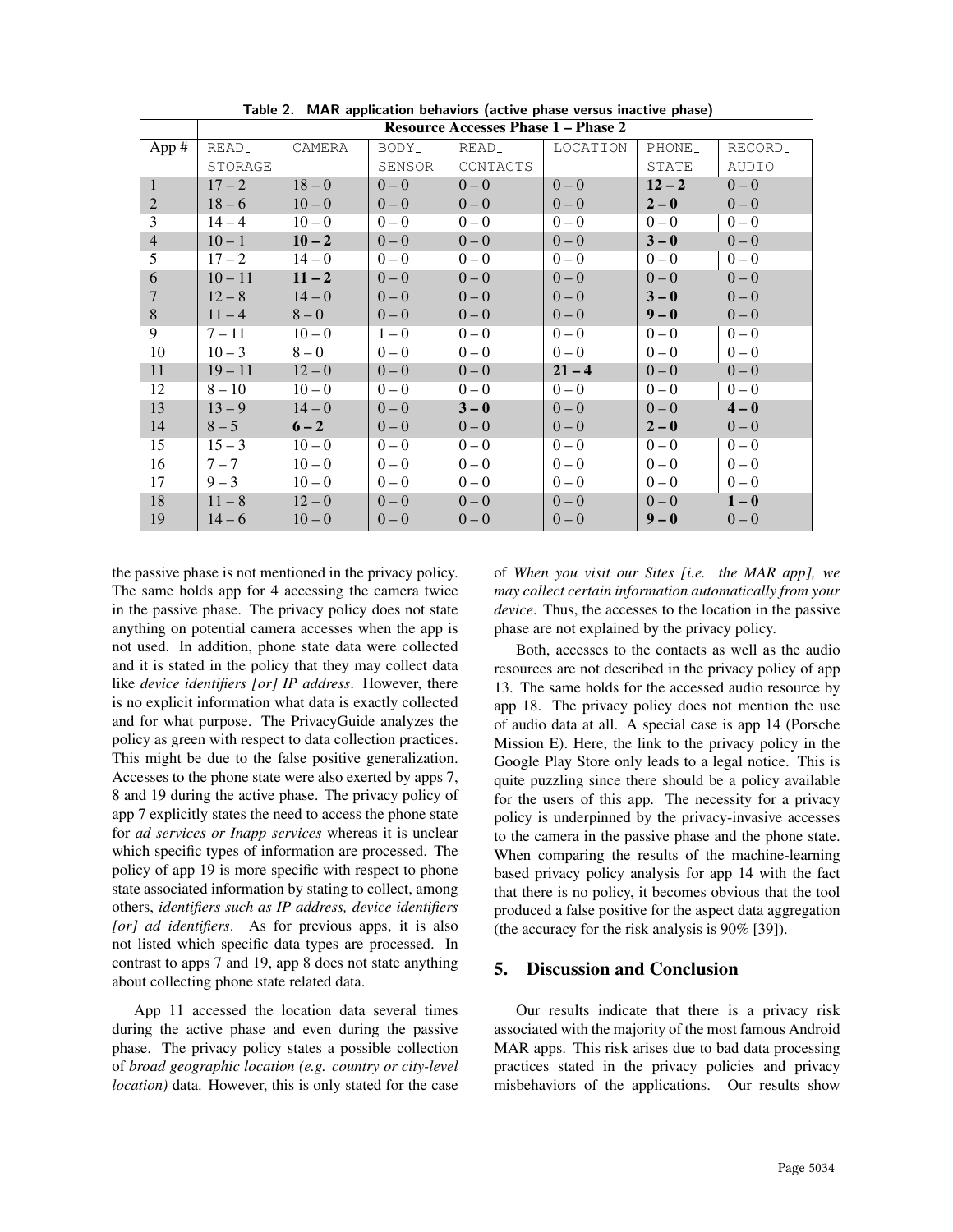several accesses to highly sensitive information like the contacts, the microphone, the location or the phone state. In addition, several resources were accessed during the passive phase, in which the smartphone was not used actively. None of the resource accesses in the passive state are explained by the privacy policies. Several accesses in the active phase (e.g. of contacts or audio) are also not explained. Thus, the user is exposed to undisclosed privacy risks. This is important to notice when discussing user behavior with respect to privacy and as well as the necessity of regulations (e.g. the GDPR). Against this backdrop, models on privacy related behavior of users are problematic and regulations become necessary when users do not have the chance to get correct and full information about data collection and disclosure of applications (shown by the gap between app behaviors and privacy policies).

Thus, we argue that MAR developers should carefully investigate the required permissions by their apps. Our study confirmed that over-privileged MAR apps (apps with unnecessary and aggressive access to sensitive resources) are an issue which needs to be addressed. We also highlight that MAR app privacy policies need to be severely revisited by their developers. We also recommend the MAR developers to revise their privacy policies with respect to unrelated content. We observed that there is a significant number of privacy policies that do not focus on the application itself, but the developer's webpage, the services offered/provided by the developers and other unrelated content to the app's privacy practices. These steps are necessary to protect the user's right for privacy during the use of MAR apps. In addition, this is necessary for a wider acceptance of this relatively new technology. Previous studies show that privacy concerns can have a direct or indirect negative impact on the adoption and use of new technologies and services [49, 7].

At the time of our study, the number of available Android MAR apps was rather small, especially since we aimed to consider apps with high download numbers. Since we expect a continuing increase in available MAR apps, future work should consider to increase the sample size and investigate more MAR applications. Our work contributes to the literature by filling the gap between MAR and privacy. Furthermore, studies like ours can help to improve the users privacy by creating awareness and an advanced understanding about privacy threats.

### References

[1] J. Nicas and C. Zakrzewski, "Augmented Reality Gets Boost From Success of Pokémon Go'." https: //www.wsj.com/articles/augmentedreality-gets-boost-from-success-ofpokemon-go-1468402203, 2016.

- [2] R. Kh, "Augmented Reality Gets Boost From Pokemon Go." https://www.engadget.com/2016/09/ 28/augmented-reality-gets-boost-frompokemon-go/, 2016.
- [3] R. T. Azuma, Y. Baillot, S. Feiner, S. Julier, R. Behringer, and B. Macintyre, "Recent Advances in Augmented Reality," in *IEEE Computer Graphics And Applications*, no. November/December, pp. 34–47, 2001.
- [4] A. Peterson, "Pokémon Go had 'full access' to the Google accounts of some iPhone players." https: //www.washingtonpost.com/news/theswitch/wp/2016/07/12/pokemon-go-hadfull-access-to-the-google-accountsof-some-iphone-players/, 2016.
- [5] S. Nellis, "Google, Apple face off over augmented reality technology." https://www.reuters.com/ article/us-google-apple/google-appleface-off-over-augmented-realitytechnology-idUSKCN1BA001, 2017.
- [6] Microsoft, "Microsoft HoloLens." https://www. microsoft.com/microsoft-hololens/enus/buy, 2017.
- [7] C. M. Angst and R. Agarwal, "Adoption of Electronic Health Records in the Presence of Privacy Concerns: The Elaboration Likelihood Model and Individual Persuasion," *MISQ*, vol. 33, no. 2, pp. 339–370, 2009.
- [8] D. Harborth, "Augmented Reality in Information Systems Research: A Systematic Literature Review," in *Twenty-third Americas Conference on Information Systems (AMCIS)*, (Boston), pp. 1–10, 2017.
- [9] D. Harborth and S. Pape, "Privacy Concerns and Behavior of Pokémon Go Players in Germany," in *Privacy and Identity Management. The Smart Revolution. IFIP Advances in ICT, vol 526* (M. Hansen, E. Kosta, I. Nai-Fovino, and S. Fischer-Hübner, eds.), pp. 314–329, Springer, Cham, 2018.
- [10] P. G. Kelley, L. F. Cranor, and N. Sadeh, "Privacy as part of the app decision-making process," in *CHI '13*, pp. 3393–3402, 2013.
- [11] P. G. Kelley, S. Consolvo, L. F. Cranor, J. Jung, N. Sadeh, and D. Wetherall, "A conundrum of permissions: installing applications on an android smartphone," in *26th FC'*, pp. 68–79, 2012.
- [12] A. Sunyaev, T. Dehling, P. L. Taylor, and K. D. Mandl, "Availability and quality of mobile health app privacy policies," *Journal of the American Medical Informatics Association*, vol. 22, no. e1, pp. e28–e33, 2014.
- [13] G. Bansal, F. M. Zahedi, and D. Gefen, "The role of privacy assurance mechanisms in building trust and the moderating role of privacy concern," *European Journal of Information Systems*, vol. 24, pp. 624–644, 2015.
- [14] H. J. Smith, T. Dinev, and H. Xu, "Theory and Review Information Privacy Research: An Interdisciplinary Review," *MISQ*, vol. 35, no. 4, pp. 989–1015, 2011.
- [15] A. Salinas Segura and F. Thiesse, "Extending Utaut2 To Explore Pervasive Information Systems," *ECIS 2015 Proceedings*, pp. 1–17, 2015.
- [16] H. F. Ross and T. Harrison, "Augmented Reality Apparel: an Appraisal of Consumer Knowledge, Attitude and Behavioral Intentions," in *HICCS Proceedings 2016*, pp. 3919–3927, 2016.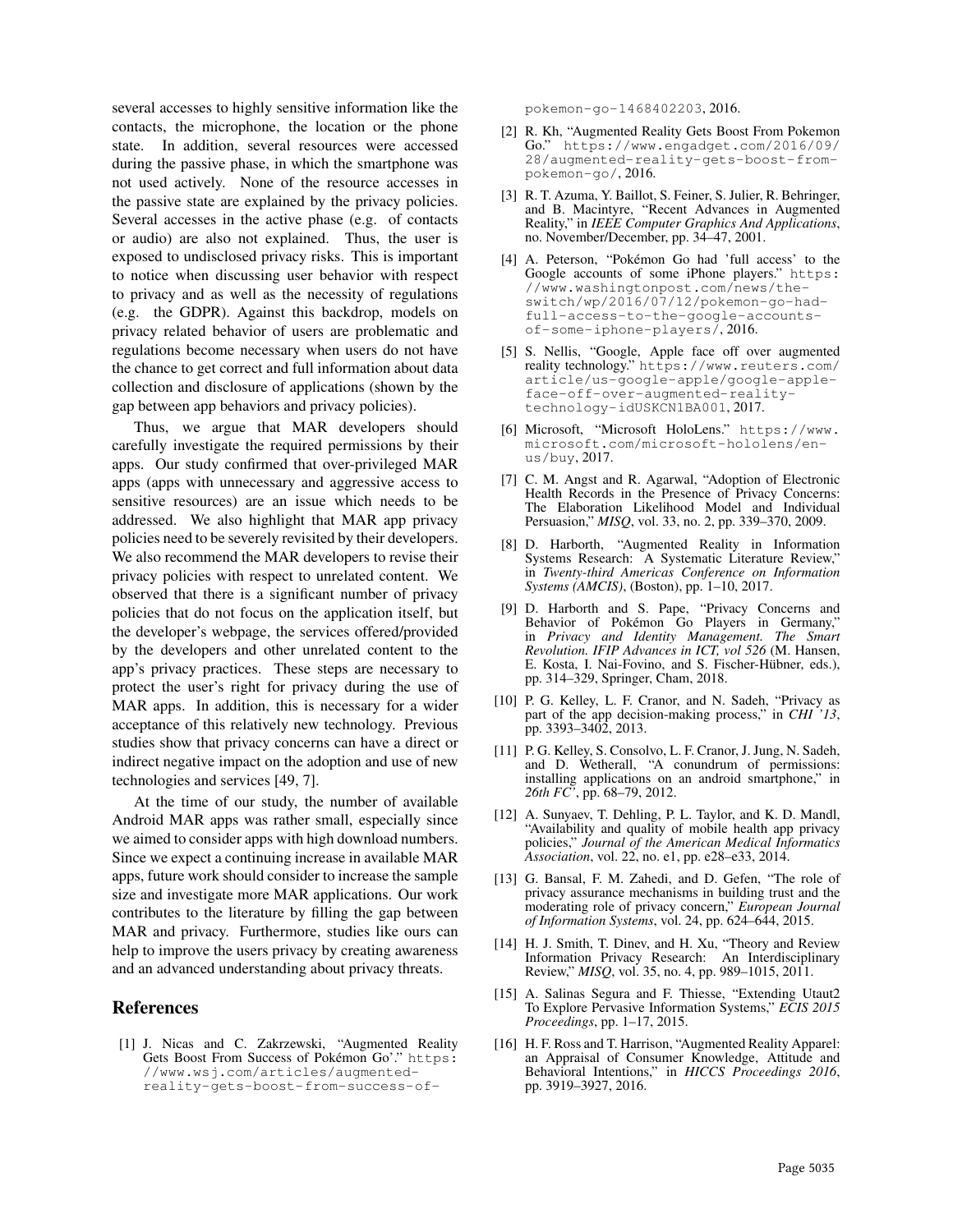- [17] J. Hong, "Considering privacy issues in the context of Google glass," *Communications of the ACM*, vol. 56, no. 11, pp. 10–11, 2013.
- [18] F. Roesner, K. Tadayoshi, and D. Molnar, "Security and Privacy for Augmented Reality Systems," *CACM*, vol. 57, no. 4, pp. pp. 88–96, 2014.
- [19] A. Dey, M. Billinghurst, R. W. Lindeman, J. E. S. II, and J. E. Swan II, "A Systematic Review of Usability Studies in Augmented Reality between 2005 and 2014, in *2016 IEEE International Symposium on Mixed and Augmented Reality, ISMAR Adjunct*, pp. 49–50, 2016.
- [20] A. Dey, M. Billinghurst, R. W. Lindeman, and J. E. Swan, "A Systematic Review of 10 Years of Augmented Reality Usability Studies: 2005 to 2014," *Frontiers in Robotics and AI*, vol. 5, no. April, pp. 1–28, 2018.
- [21] T. Olsson and M. Salo, "Online User Survey on Current Mobile Augmented Reality Applications," in *ISMAR*, pp. 75–84, 2011.
- [22] D. Harborth and S. Pape, "Exploring the Hype: Investigating Technology Acceptance Factors of Pokémon Go," in *International Symposium on Mixed and Augmented Reality (ISMAR)*, pp. 155–168, 2017.
- [23] M. Koelle, M. Kranz, and A. Möller, "Don't look at me that way! Understanding User Attitudes Towards Data Glasses Usage," in *MobileHCI '15*, pp. 362–372, 2015.
- [24] T. Denning, Z. Dehlawi, and T. Kohno, "In situ with bystanders of augmented reality glasses," in *CHI '14*, pp. 2377–2386, 2014.
- [25] E. Costante, Y. Sun, M. Petković, and J. den Hartog, "A machine learning solution to assess privacy policy completeness," in *ACM WPES*, pp. 91–96, 2012.
- [26] N. Guntamukkala, R. Dara, and G. Grewal, "A machine-learning based approach for measuring the completeness of online privacy policies," in *14th International Conference on Machine Learning and Applications (ICMLA)*, pp. 289–294, IEEE, 2015.
- [27] ToS:DR, "Terms of service: Didn't read (tos:dr)." https://tosdr.org/index.html, 2018.
- [28] S. Zimmeck and S. M. Bellovin, "Privee: An architecture for automatically analyzing web privacy policies.," in *USENIX Security Symposium*, pp. 1–16, 2014.
- [29] P. G. Kelley, L. Cesca, J. Bresee, and L. F. Cranor, "Standardizing privacy notices: an online study of the nutrition label approach," in *CHI '10*, pp. 1573–1582, 2010.
- [30] J. Gluck, F. Schaub, A. Friedman, H. Habib, N. Sadeh, L. F. Cranor, and Y. Agarwal, "How short is too short? implications of length and framing on the effectiveness of privacy notices," in *SOUPS 2016*, 2016.
- [31] Y. Agarwal and M. Hall, "Protectmyprivacy: detecting and mitigating privacy leaks on ios devices using crowdsourcing," in *MobiSys*, pp. 97–110, 2013.
- [32] W. Enck, M. Ongtang, and P. Mcdaniel, "On lightweight mobile phone application certification," in *16th ACM CCS*, pp. 235–245, 2009.
- [33] W. Enck, D. Octeau, P. McDaniel, and S. Chaudhuri, "A study of android application security," in *20th USENIX Conference on Security*, pp. 21–21, 2011.
- [34] W. Enck, P. Gilbert, B. Chun, L. P. Cox, J. Jung, P. McDaniel, and A. N. Sheth, "Taintdroid: an information-flow tracking system for realtime privacy monitoring on smartphones," in *9th ACM USENIX Conference on Operating Systems Design and Implementation*, pp. 393–407, 2010.
- [35] G. Bal, K. Rannenberg, and J. Hong, "Styx: Privacy risk communication for the android smartphone platform based on apps' data-access behavior patterns," *Computers & Security*, vol. 53, pp. 187–202, 2015.
- [36] S. Kununka, N. Mehandjiev, and P. Sampaio, "A Comparative Study of Android and iOS Mobile Applications' Data Handling Practices versus Compliance to Privacy Policy," in *Privacy and Identity Management. The Smart Revolution. IFIP Advances in ICT, vol 526* (M. Hansen, E. Kosta, I. Nai-Fovino, and S. Fischer-Hübner, eds.), pp. 303-313, Springer, 2018.
- [37] J. Zang, K. Dummit, J. Graves, P. Lisker, and L. Sweeney, "Who Knows What About Me? A Survey of Behind the Scenes Personal Data Sharing to Third Parties by Mobile Apps," *Technology Science*, 2015.
- [38] W. B. Tesfay, P. Hofmann, T. Nakamura, S. Kiyomoto, and J. Serna, "I read but don't agree: Privacy policy benchmarking using machine learning and the eu gdpr," in *The WWW Conf. 2018*, pp. 163–166, 2018.
- [39] W. B. Tesfay, P. Hofmann, T. Nakamura, S. Kiyomoto, and J. Serna, "Privacyguide: Towards an implementation of the eu gdpr on internet privacy policy evaluation," in *4th ACM IWSPA*, pp. 15–21, 2018.
- [40] Statista, "Market share worldwide smartphone shipments by operating system from 2014 to 2022." https://www.statista.com/statistics/ 272307/market-share-forecast-forsmartphone-operating-systems/, 2017.
- [41] Statista, "Number of apps available in leading app stores as of 1st quarter 2018." https://www.statista. com/statistics/276623/number-of-appsavailable-in-leading-app-stores/, 2018.
- [42] Cybrnow, "10 most vulnerable os of the year 2017." http://www.cybrnow.com/10-mostvulnerable-os-of-2017/, 2018.
- [43] SensorTower, "Arkit-only apps surpass 13 million downloads in first six months, nearly half from games." https://sensortower.com/blog/arkitsix-months, 2018.
- [44] S. Wilson, F. Schaub, A. A. Dara, F. Liu, S. Cherivirala, P. G. Leon, M. S. Andersen, S. Zimmeck, K. M. Sathyendra, *et al.*, "The creation and analysis of a website privacy policy corpus.," in *ACL (1)*, 2016.
- [45] R. W. Proctor, M. A. Ali, and K.-P. L. Vu, "Examining usability of web privacy policies," *Intl. Journal of Human–Computer Interaction*, vol. 24, no. 3, pp. 307–328, 2008.
- [46] R. A. Cadogan, "An imbalance of power: the readability of internet privacy policies," *Journal of Business & Economics Research (JBER)*, vol. 2, no. 3, 2011.
- [47] M. Hatamian and J. Serna-Olvera, "Beacon alarming: Informed decision-making supporter and privacy risk analyser in smartphone applications," in *2017 IEEE ICCE*, pp. 468–471, 2017.
- [48] M. Hatamian, J. Serna, K. Rannenberg, and B. Igler, "FAIR: Fuzzy Alarming Index Rule for Privacy Analysis in Smartphone Apps," in *Trustbus 2017*, pp. 1–16, 2017.
- [49] C. V. Slyke, R. Johnson, J. Jiang, and J. Shim, "Concern for Information Privacy and Online Consumer Purchasing," *Journal of the Association for Information Systems*, vol. 7, no. 6, pp. 415–444, 2006.

All websites were last accessed on June 14, 2018.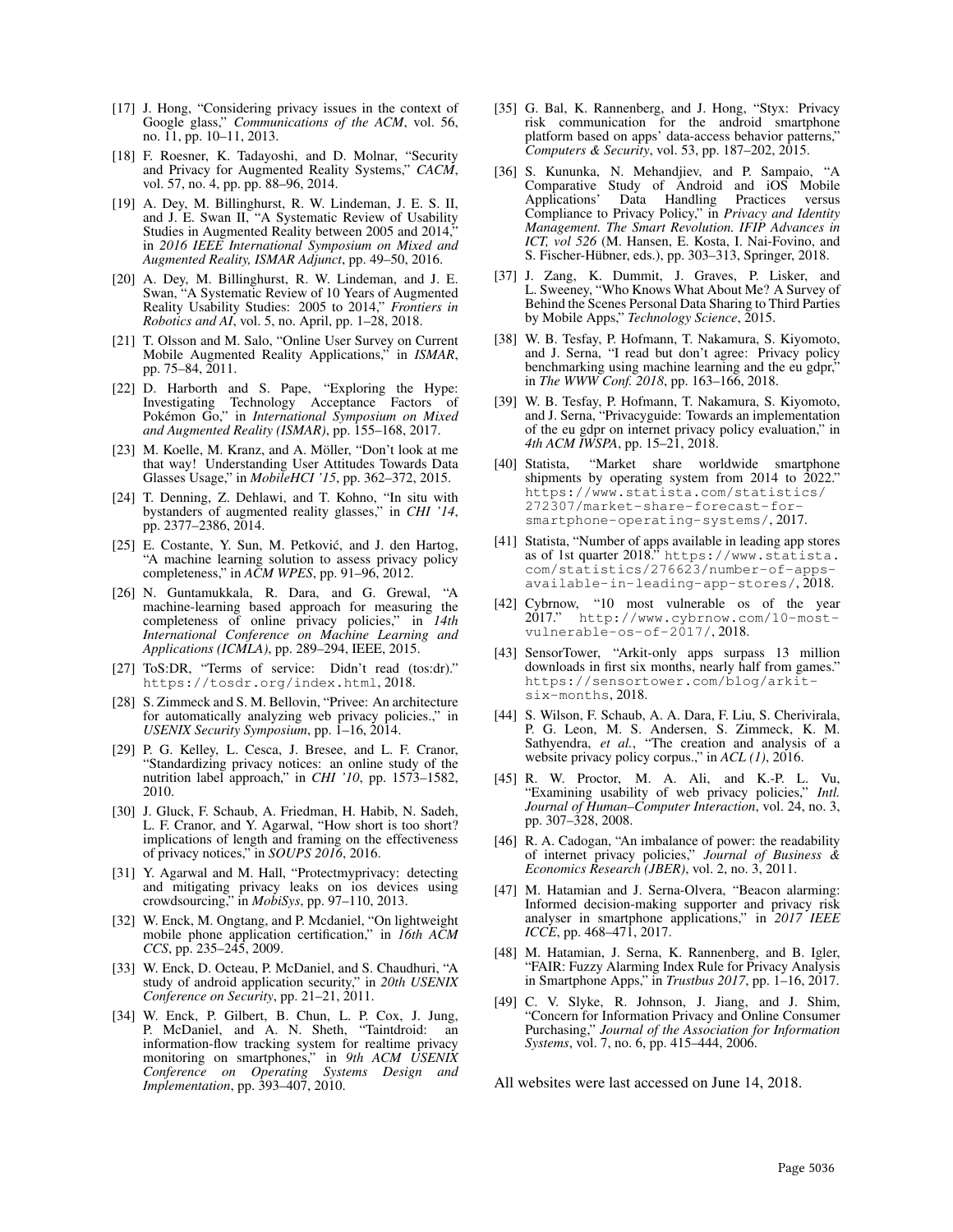# A. MAR application information and privacy policy analysis results

| <b>MAR Application Name</b>        | <b>Google Play Store Link</b>                   | <b>Privacy Policy URL</b>                           | <b>Pricing</b>             |
|------------------------------------|-------------------------------------------------|-----------------------------------------------------|----------------------------|
| 1) AMON                            | id=com.lykkestudios.amon                        | https://www.lykkestudios.com/privacy/               | $\overline{\epsilon 2.99}$ |
| 2) ARise                           | id=com.ClimaxStudios.Aris                       | http://www.climaxstudios.com/privacy-policy/        | €3.29                      |
| 3) Army of Robots                  | id=com.sinergiastudios.armyofrobots             | http://sinergiastudios.com/EULA/                    | free                       |
|                                    |                                                 | ArmyOfRobots/terms-en.html                          |                            |
| 4) CamToPlan                       | id=com.tasmanic.camtoplan                       | http://misc.tasmanic.com/camtoplanpolicy.html       | €3.99                      |
| 5) Capsule Commander AR            | id=com.Duncan.CCAR                              | https://sites.google.com/view/ccprivacypol/home     | free                       |
| 6) Doll House Decoration - AR      | id=com.unitm.android.dollhousedecorationar      | http://unitmgames.com/Privacy-Policy.html           |                            |
| 7) Froggie Jump                    | id=com.CendaGames.FroggieJumpFree               | http://cenda.cz/privacy.html                        | free                       |
| 8) IKEA Place                      | id=com.inter_ikea.place                         | http://www.ikea-place.com/privacy-policy/           | free                       |
| 9) Insight Heart                   | id=com.animares.heart                           | https://animares.com/privacy-policy                 | €2.29                      |
| 10) Jenga AR                       | id=com.freerangegames.jengaar                   | http://freerangegames.com/privacypolicy/            | free                       |
| 11) Knightfall AR                  | id=com.aetn.games.android.history.knightfall.ar | http://www.aenetworks.com/privacy                   | free                       |
| 12) Mind Map AR, Augmented         | id=com.scapehop.mindmapar                       | https://www.iubenda.com/privacy-policy/8170925      | free                       |
| <b>Reality ARCore Mind Mapping</b> |                                                 |                                                     |                            |
| 13) Monster Park AR - Dinosaurier  | id=com.vitotechnology.DinoAR                    | http://vitotechnology.com/privacy-policy.html       | free                       |
| AR: Jurassic Welt                  |                                                 |                                                     |                            |
| 14) Porsche Mission E              | id=com.porsche.missionear                       | https://www.porsche.com/international/legal-notice/ | free                       |
| 15) Slingshot Island               | id=com.socketheadgames.slingshotisland          | http://www.socketheadgames.com/Privacy-Policy       | €0.99                      |
| 16) Solar System AR (ARCore)       | id=com.guidapasquale.solarsystemar              | https://guidapasquale.wordpress.com/privacy-info/   | free                       |
| 17) The Machines                   | id=com.directivegames.themachines.android       | http://directivegames.com/privacypolicy.html        | €4.69                      |
| 18) World of Tanks AR Experience   | id=net.wargaming.wot.ar                         | http://legal.eu.wargaming.net/de/                   | free                       |
|                                    |                                                 | datenschutz-und-cookie-richtlinie/                  |                            |
| 19) Zombie Gunship Revenant AR     | id=com.limbic.revenant                          | https://www.limbic.com/privacypolicy/               | free                       |

Table 3. Google Play Store ID, Privacy Policy URL and Pricing Scheme of the MAR Applications